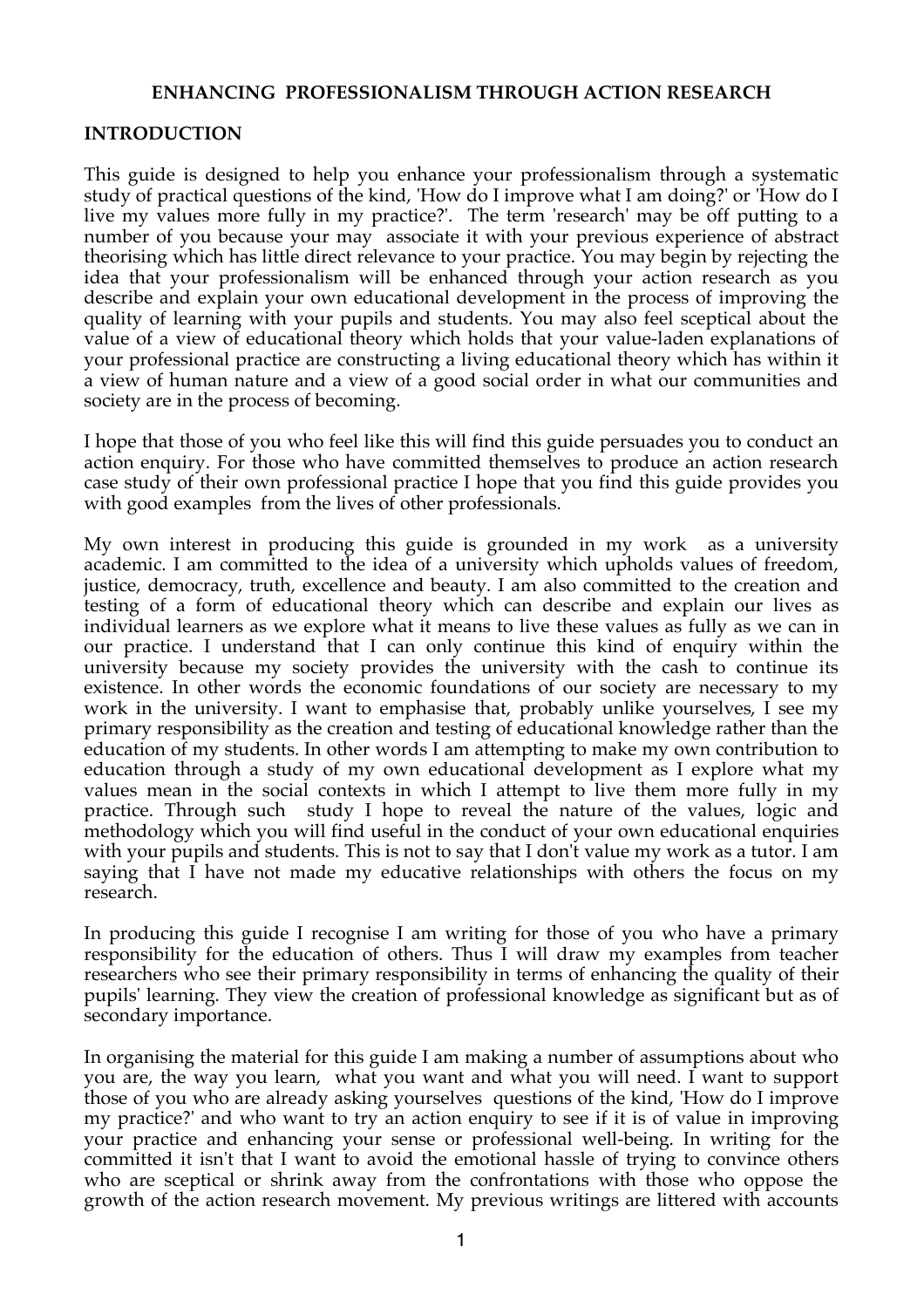of these battles and for those interested in the politics of educational knowledge I will refer to these in the text.

My present purpose is to celebrate the highly principled commitments and teaching careers of those professional colleagues I have worked with over the past decade in creating and testing a research-based view of professionalism in education. I want to share something of their work with you in the hope that you too will find their work life affirming in both the values they hold and in the quality of their educative relationship with their pupils. I am also hoping that you will see the good sense in forging a partnership between School-based professional knowledge and Univerrsity-based knowledge in the creation of a living educational theory for a good social order.

I recognise that my ordering of the material will not suit you all. Understanding my rationale may help you decide to reorder the material to meet your own purposes. The material is organised into four cycles. The first is addressed to action learners who wish to improve their practice. It includes an action planner and a teacher reseacher's first account of her professional practice. The second cycle moves into an action enquiry and shows how a teacher researcher integrates evidence from pupils' learning into her account. The third cycle develops the enquiry into action research and considers issues concerned with relevance, rigour and validity in the claims of individuals to know their own educational practice. The fourth cycle is intended to draw you into a research community and into the creation of a living educational theory for a good social order. Finally a list of the details of an action research network are linked to the national organisation of The Classroom Action Research Network.

As you read other books you will find that they use the terms, action learning, action enquiry and action research, in different ways. I am taking you all to be action learners in that you recognise that you have already attempted to improve your work in a systematic form of experiencing problems when your values are not fully lived in practice, of imagining alternative ways of improving your practice and choosing one to act on, of action, and of modifying your ideas and actions in the light of your evaluations. By an action enquiry I am meaning your conscious attempt to answer, in a systematic way, your question, 'How do I improve my practice?'. In action research I stress the validating process of submitting your accounts of your systematic enquiry, as an action learner, to public test. In other words I hold a traditional view of educational action research that it is essentially concerned with the creation and testing of educational knowledge.

Because of my own work as a tutor of action research case studies for Advanced Certificates and Diplomas in Professional Development, and MEd, MPHIL and PhD Degrees in Education, I have organised the first three cycles in relation to the developing extension and depth of the standards of judgement I use in examining material for these awards. The fourth cycle is intended for higher degree research students who are at the forefront of educational enquiry and educational knowledge and who are making original contributions to knowledge of our subject, education.

**The first cycle** contains material on an action planner, gathering evidence on your values, your intentions, your classroom educational management and your pupils' learning, together with Mary Johnson's delightful first account from an Advanced Certificate Programme.

**The second cycle** contains material from Daniella De Cet's (1991) Advanced Diploma which shows her integrating evidence of pupils' learning as she asks, *How can I develop the pupils' understanding of the process of writing poetry and encourage them to regard it as a'legitimate' form of writing? .* I have also included in this cycle an historical introduction to the action research movement because my past students have indicated that they found it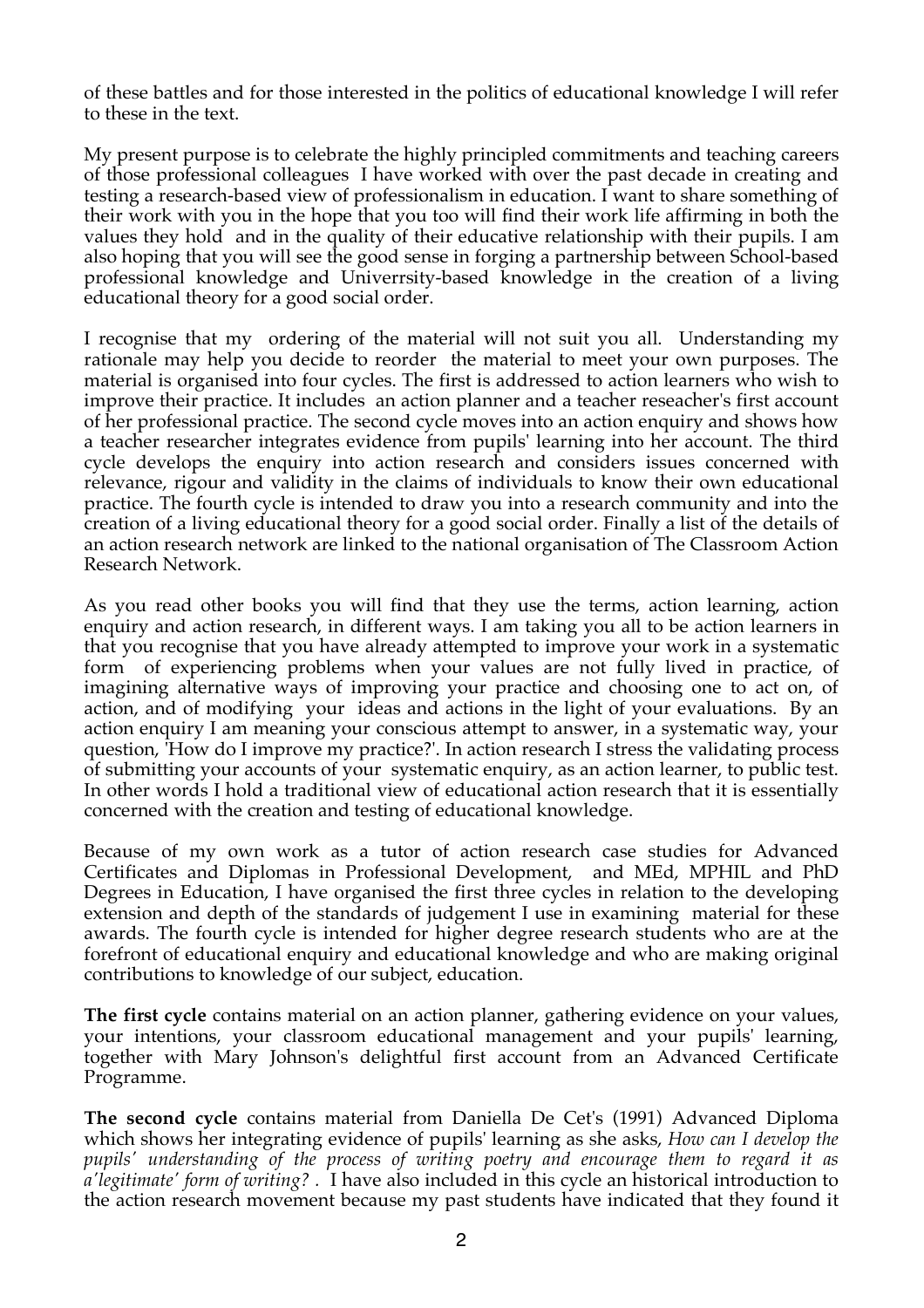useful in placing their enquiries within an emergent tradition. The implications of action enquiry for whole-school development, are explored in papers from Andy Larter and Kevin Eames. These papers describe the school-based contexts of their PhD enquiries.

**The third cycle** on action research, emphasises the values of a conversational research community in terms of the relevance of data, and the rigour and validity of teachers' accounts of their professional practice. It contains a paper from the British Journal of Inservice Education (1977) which shows the collection of **relevant data** in terms of contrdictions between ideas and practice and on enquiry learning in science. The second contribution is from Peggy Kok, a lecturer in the Singapore Vocational and Industrial Training Board. Peggy applies Richard Winter's **principles of rigour** in her MEd action research study, *The Art of an Educational Enquirer.* The third contribution is from Martin Forest, a Senior Lecturer at Bristol Polytechnic. Martin provides an analysis of the **validity of his claims** to educational knowledge in the context of his conversations in a validition group. This analysis is taken from his MEd dissertation, *The Teacher as Researcher* (1983).

**In the fourth cycle** I ask whether you and I can create a living educational theory for a good social order and cultural renewal. Writing the introduction was the most educative experience in producing this guide. At the end of the BERA'91 conference, David Hamilton, Professor of Education at the University of Liverpool, showed me a copy of Alisdair MacIntyre's (1990) book, *Three rival versions of moral enquiry*. My engagement with this text has moved me from the habit of a research lifetime of, as a matter of principle, refusing to use **we** in my work, on the grounds that the use of **we** implies an acceptance by another of something I was stating on their behalf without checking their acceptance. MacIntyre's work has prompted me to risk using **we** in writing about the values and beliefs of the research community I see myself belonging to. The introduction to this cycle begins with personal communications to individuals who I believe to be conducting original educational enquiries and I am open to their criticism for my use of **we**, and to the criticisms of all those in the list of action researchers who I identify as a research community to which I belong.

In this cycle I also raise questions about the nature of educational theory, of rationality, of a good institutional and social order, of the politics of truth and of cultural renewal. The cycle is placed in the context of a brief history of changing views on the nature of educational theory for professional practice. I have included this history because teachers have valued it in understanding their own explanations as contributions to educational theory. My paper from the Cambridge Journal of Education (1989), *Creating a Living Educational Theory from Questions of the Kind, 'How do I Improve my Practice?' ,* preceeds this account. In the next paper presented to the First World Congress on Action Research and Process Management in July 1990, I focus on the experience of power relations in supporting the power of truth and the ethics of good order in my educational development. I consider some of the implications of the work of Foucault (1980) in relating to the truth of power and the power of truth in an institutional context. I also draw on the work of Habermas (1987) on communication and the evolution of society.

The belief which underpins this fourth cycle is that educational enquiry is a form of moral enquiry which has profound implications for the future of humanity and that Peggy Kok, in her impressive MEd dissertation, *The Art of an Educational Enquirer* (submitted 1991), offers a way of synthesising an Eastern Woman's views on the **Values** of **Beauty, Perfection and Excellence** with a Western Man's views of the **Values** of **Truth, Freedom, Justice and Democracy**. Peggy also reflected back to me a quality of educative conversation which I would accept as characterising the mutuality of an educative relationship between tutor, student and respected professional colleague. I have explained above that my educative relationships in my work as a tutor have not been a focus of my past research. In entering the fourth cycle I acknowledge that they appear central to any